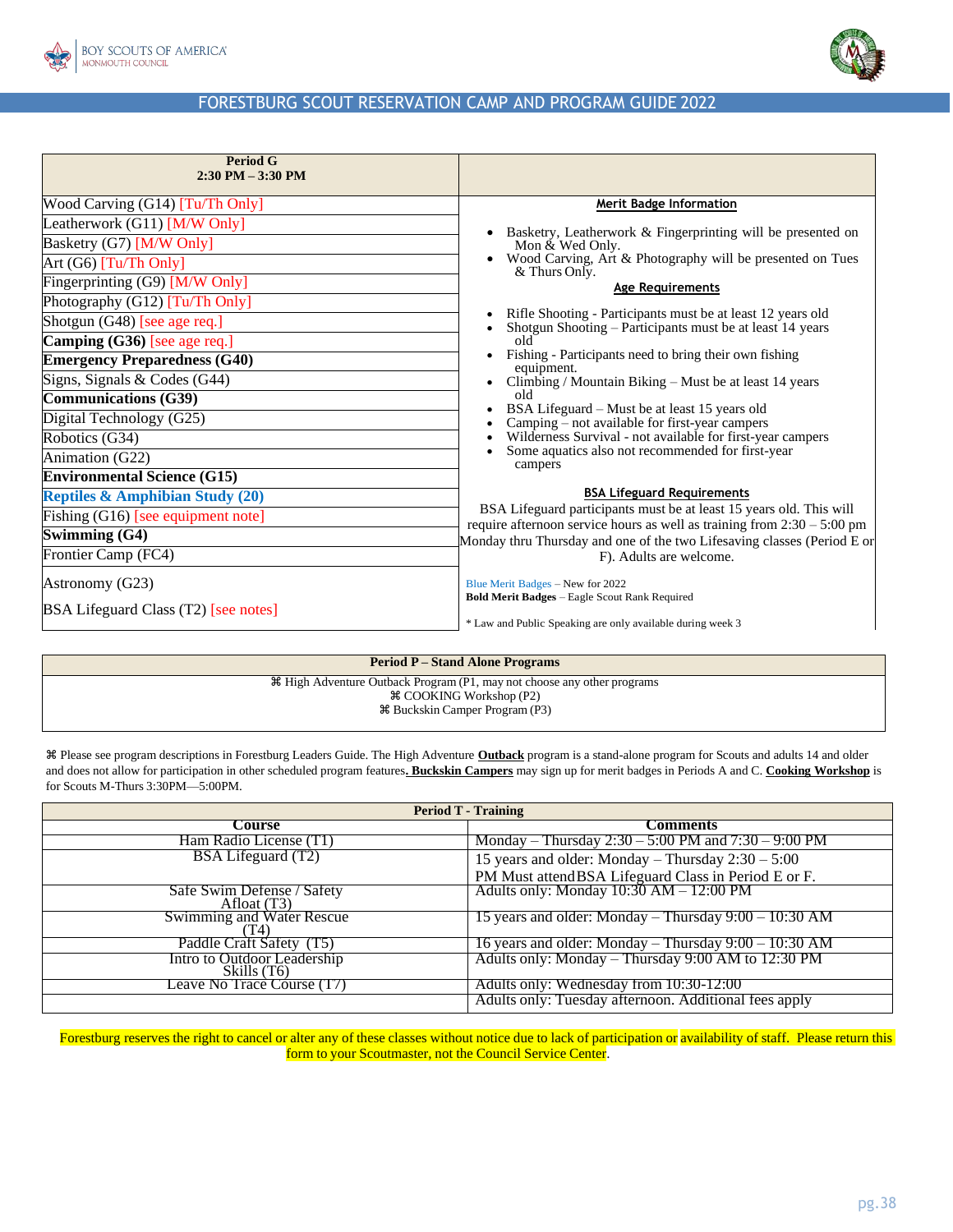



| The following information suggests difficulty levels appropriate for a Scout's experience at camp. Prerequisites are<br>requirements that cannot be met at camp. Please see the Forestburg website for up-to-date prerequisite Information.<br>(E) Indicates an Eagle required merit badge. |                                                |                                                                                                                                                                                                                                                                      |  |
|---------------------------------------------------------------------------------------------------------------------------------------------------------------------------------------------------------------------------------------------------------------------------------------------|------------------------------------------------|----------------------------------------------------------------------------------------------------------------------------------------------------------------------------------------------------------------------------------------------------------------------|--|
| Aquatics                                                                                                                                                                                                                                                                                    |                                                |                                                                                                                                                                                                                                                                      |  |
| Canoeing                                                                                                                                                                                                                                                                                    | Times:<br>Location:<br>Prerequisites:<br>Note: | $9:00 - 10:00$ ; 11:30-12:30<br><b>Aquatics Center Boating Area</b><br>Successful completion of the BSA swimmer test<br>Recommended for 2nd year campers or older                                                                                                    |  |
| Kayaking                                                                                                                                                                                                                                                                                    | Times:<br>Location:<br>Prerequisites:<br>Note: | 9:00-10:30; 11:00-12:30 (Mon., Wed. Only)<br><b>Aquatics Center Boating Area</b><br>Successful completion of the BSA swimmer test<br>Recommended for 3rd year campers or older.<br>*Can be paired with Stand-Up Paddleboard same time Tues., Th)                     |  |
| Lifesaving $(E)$                                                                                                                                                                                                                                                                            | Times:<br>Location:<br>Prerequisites:<br>Note: | $9:00 - 10:30; 11:00 - 12:30$<br>Aquatics Center Swimming Area<br>Successful completion of the BSA swimmer test<br>Recommended for strong swimmers having already<br>completed Swimming Merit Badge                                                                  |  |
| Rowing                                                                                                                                                                                                                                                                                      | Times:<br>Location:<br>Prerequisites:<br>Note: | $10:15 - 11:15$<br><b>Aquatics Center Boating Area</b><br>Successful completion of the BSA swimmer test<br>Recommended for all Scouts                                                                                                                                |  |
| <b>Small-Boat Sailing</b>                                                                                                                                                                                                                                                                   | Times:<br>Location:<br>Prerequisites:<br>Note: | $9:00 - 10:00$ ; $10:15 - 11:15$ ; $11:30 - 12:30$<br><b>Aquatics Center Boating Area</b><br>Successful completion of the BSA swimmer test (Blue tag)<br>Recommended for 3rd year campers or older                                                                   |  |
| Swimming $(E)$                                                                                                                                                                                                                                                                              | Times:<br>Location:<br>Prerequisites:<br>Note: | $9:00 - 10:00$ , $10:15 - 11:15$ ; $11:30 - 12:30$ ; $2:30 - 3:30$<br><b>Aquatics Center Swimming Area</b><br>None<br>Recommended for 2 <sup>nd</sup> year Scouts or strong swimmers.<br>10:15 class is Instructional Swim, for swimmers who need<br>stronger skills |  |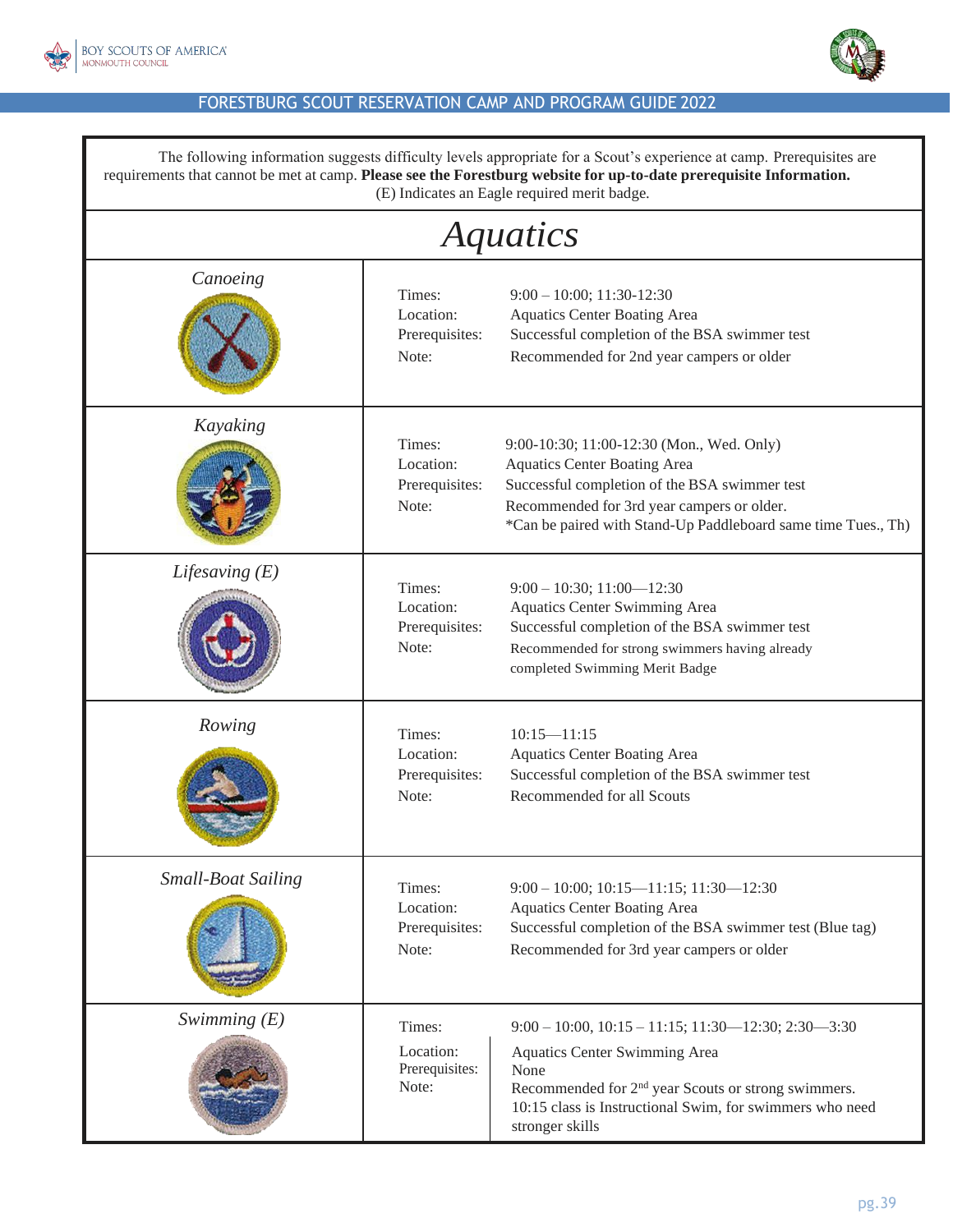



The following information suggests difficulty levels appropriate for a Scout's experience at camp. Prerequisites are requirements that cannot be met at camp. **Please see the Forestburg website for up-to-date prerequisite Information.** (E) Indicates an Eagle required merit badge. *Ecology and Conservation Environmental Science (E)* Times: 9:00 – 10:00; 10:15—11:15; 11:30--12:30; 2:30—3:30 Location: Wilson Econ Center Prerequisites: None - Recommended for 3rd year campers or older Note: Lots of writing required. *FISHING* Times: Location: Prerequisites: Note: 9:00—10:00; 10:15 – 11:15; 2:30—3:30 Econ Fishing Pavilion #7 Recommended for 2nd year Scouts. Bring rod & tackle. Bring fishing regulations from home. *MAMMAL STUDY* Times: Location: Prerequisites: Note:  $9:00 - 10:00$ Wilson Econ Center None Recommended for all Scouts *NATURE* Times: Location: Prerequisites: Note:  $10:15 - 11:15$ Wilson Econ Center None Recommended for all Scouts *Oceanography* Times: Location: Prerequisites: Note: 11:30-12:30 Wilson Econ Center None Recommended for 2nd year campers and older *REPTILE AND AMPHIBIAN STUDY* Times: Location: Prerequisites: Note:  $2:30 - 3:30$ Wilson Econ Center #8 Recommended for 2nd year campers and older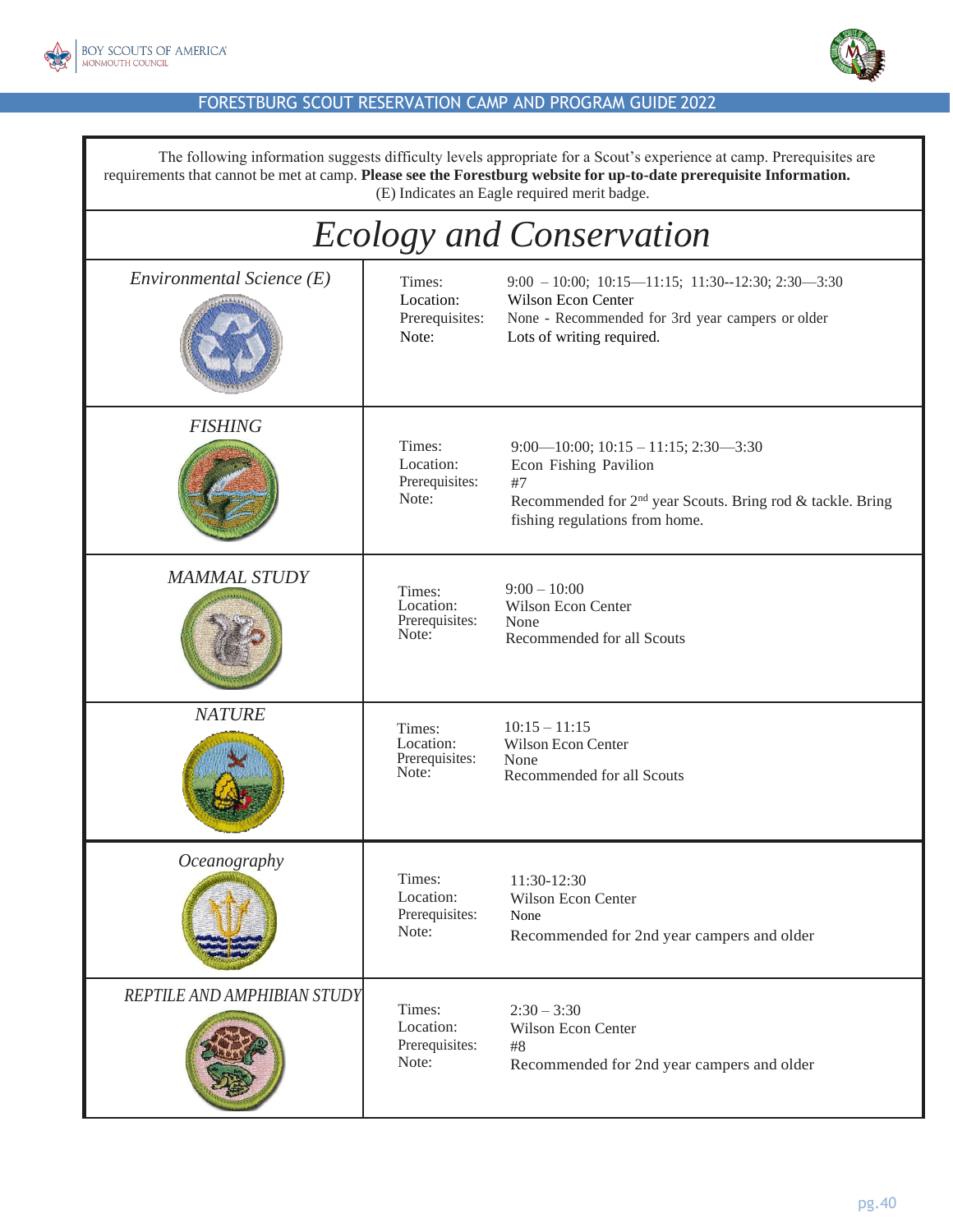



| The following information suggests difficulty levels appropriate for a Scout's experience at camp. Prerequisites are<br>requirements that cannot be met at camp. Please see the Forestburg website for up-to-date prerequisite Information.<br>(E) Indicates an Eagle required merit badge. |                                                                                                                                                                                                                               |  |  |
|---------------------------------------------------------------------------------------------------------------------------------------------------------------------------------------------------------------------------------------------------------------------------------------------|-------------------------------------------------------------------------------------------------------------------------------------------------------------------------------------------------------------------------------|--|--|
| Soil & Water Conservation                                                                                                                                                                                                                                                                   | Times:<br>$11:30 - 12:30$<br>Location:<br>Wilson Econ Center<br>Prerequisites:<br>#7<br>Note:<br>Recommended for 2nd year campers and older.                                                                                  |  |  |
| Weather                                                                                                                                                                                                                                                                                     | $9:00 - 10:00$<br>Times:<br><b>Wilson Econ Center</b><br>Location:<br>Recommended for $2nd$ and $3rd$ year campers<br>Note:                                                                                                   |  |  |
| Handicraft                                                                                                                                                                                                                                                                                  |                                                                                                                                                                                                                               |  |  |
| <b>ART</b>                                                                                                                                                                                                                                                                                  | $10:15 - 11:15$ ; $11:30 - 12:30$ ; $2:30 - 3:30$ (Tues., Thurs. only)<br>Times:<br>Location:<br>Wilkinson Handicraft Building<br>Prerequisites:<br>#6, #7<br>Note:<br>Recommended for all Scouts. 2-Day Class                |  |  |
| <b>BASKETRY</b>                                                                                                                                                                                                                                                                             | Times:<br>$10:15 - 11:15$ ; 11:30-12:30; 2:30-3:30 (Mon., Wed. only)<br>Location:<br>Wilkinson Handicraft Building<br>Prerequisites:<br>None<br>Recommended for all Scouts<br>Note:<br>Additional material costs. 2-Day Class |  |  |
| <b>FINGERPRINTING</b>                                                                                                                                                                                                                                                                       | Times:<br>$9:00-10:00; 10:15-11:15; 2:30-3:30$ (Mon., Wed. only)<br>Location:<br>Wilkinson Handicraft Building<br>Prerequisites:<br>None<br><b>Note</b><br>2-Day Class                                                        |  |  |
| <b>INDIAN LORE</b>                                                                                                                                                                                                                                                                          | Times:<br>$9:00 - 10:00$<br>Location:<br>Wilkinson Handicraft Building<br>Prerequisites:<br>None<br>Note:<br>Recommended for 2nd years campers and older. Additional<br>Material costs.                                       |  |  |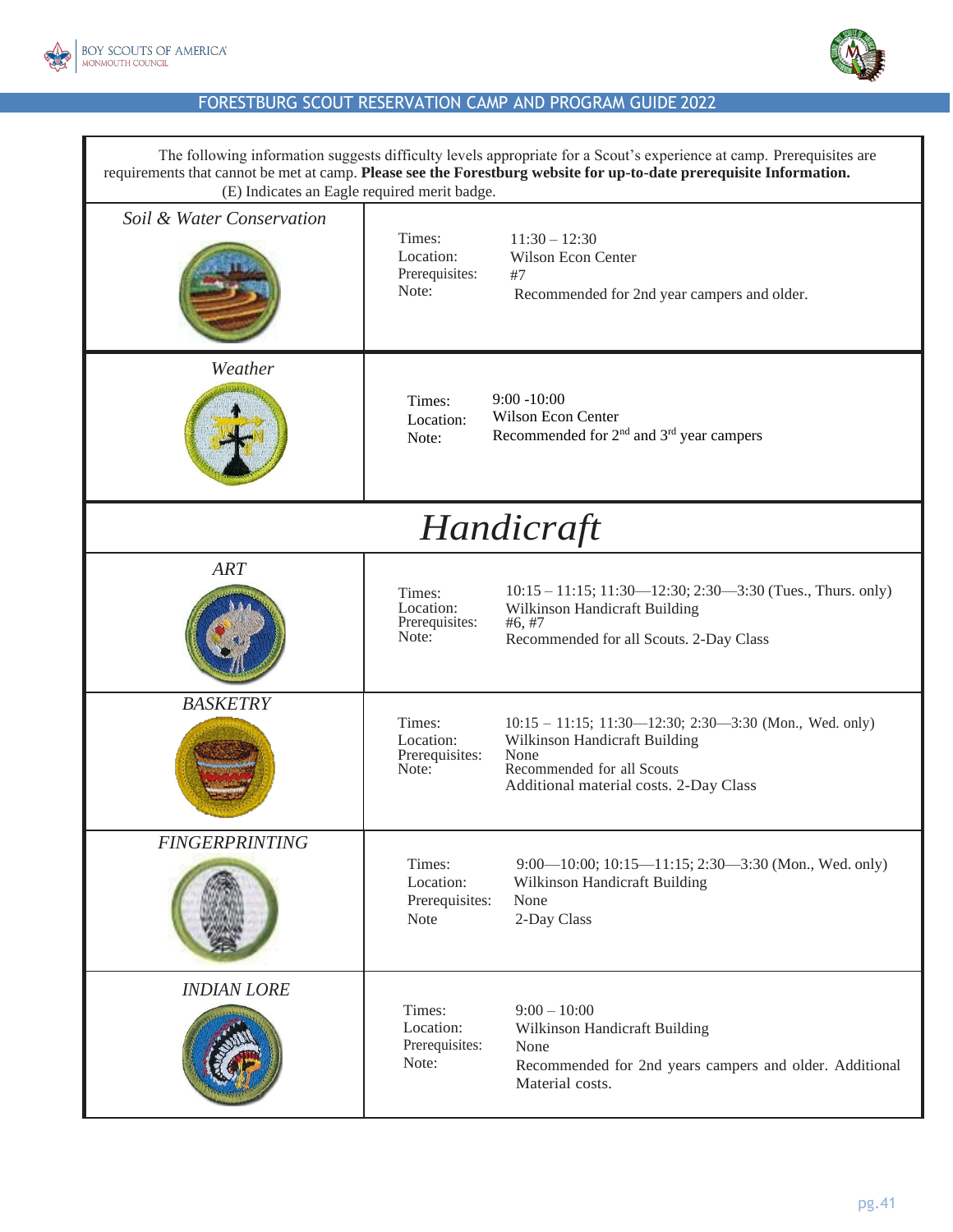

| <b>LEATHERWORK</b>  | Times:<br>Location:<br>Prerequisites:<br>Note:       | $9:00 - 10:00$ ; $11:30 - 12:30$ ; $2:30 - 3:30$ (Mon., Wed. only)<br>Wilkinson Handicraft Building<br>None<br>Recommended for all Scouts<br>Additional material costs                                                                                                                  |
|---------------------|------------------------------------------------------|-----------------------------------------------------------------------------------------------------------------------------------------------------------------------------------------------------------------------------------------------------------------------------------------|
| <b>PHOTOGRAPHY</b>  | Times:<br>Location:<br>Prerequisites:<br>Note:       | $9:00 - 10:00$ ; $10:15 - 11:15$ ; $2:30 - 3:30$ (Tues., Thurs. only)<br>Wilkinson Handicraft Building<br>Earn Cyber Chip<br>Need camera for class                                                                                                                                      |
| <b>SCULPTURE</b>    | Times:<br>Location:<br>Prerequisites:<br><b>Note</b> | $10:15 - 11:15$<br>Wilkinson Handicraft Building<br>None                                                                                                                                                                                                                                |
| <b>WOOD CARVING</b> | Times:<br>Location:<br>Prerequisites:<br>Note:       | $9:00 - 10:00$ ; 11:30—12:30; 2:30—3:30 (Tues., Thurs. only)<br>Wilkinson Handicraft Building<br>Totin' Chip Card<br>Additional material costs                                                                                                                                          |
|                     | <b>High Adventure</b>                                |                                                                                                                                                                                                                                                                                         |
| Climbing            | Times:<br>Location:<br>Prerequisites:<br>Note:       | Open area-Free climb - earned through High Adventure program<br>Rogosin High Adventure<br>Signed Waiver<br>Scouts must be at least 14 years of age, First Class Scout.<br>Physically demanding                                                                                          |
| Exploration         | Times:<br>Location:<br>Note:                         | $9:00 - 10:30, 11:00 - 12:30$<br>Rogosin High Adventure<br>Must be 14 years old, First Class Scout,<br>Scouts must be prepared with proper footwear and clothing<br>** Only offered to Scouts as part of the High Adventure Program.<br>Requirements will be covered during P1 classes. |
|                     |                                                      |                                                                                                                                                                                                                                                                                         |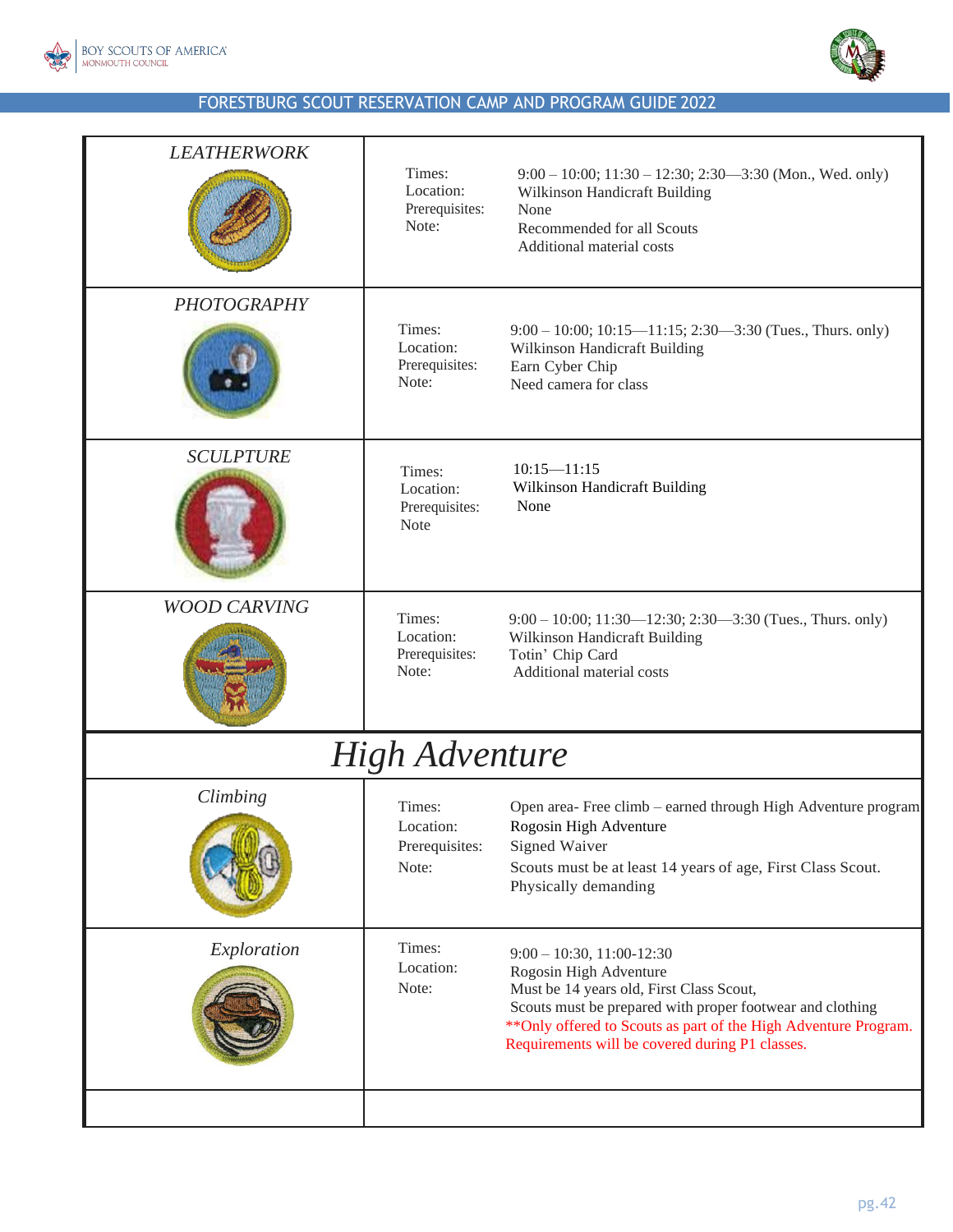



| The following information suggests difficulty levels appropriate for a Scout's experience at camp. Prerequisites are<br>requirements that cannot be met at camp. Please see the Forestburg website for up-to-date prerequisite Information.<br>(E) Indicates an Eagle required merit badge. |                                                |                                                                                                                                                                                                 |  |
|---------------------------------------------------------------------------------------------------------------------------------------------------------------------------------------------------------------------------------------------------------------------------------------------|------------------------------------------------|-------------------------------------------------------------------------------------------------------------------------------------------------------------------------------------------------|--|
| Geo-Caching                                                                                                                                                                                                                                                                                 | Times:<br>Location:<br>Prerequisites:<br>Note: | $9:00 - 10:00$<br>Rogosin High Adventure<br>#7, #8<br>Recommended for all Scouts                                                                                                                |  |
| Water Sports (Water Skiing)                                                                                                                                                                                                                                                                 | Times:<br>Location:<br>Prerequisites:<br>Note: | $9:00 - 4:00$ Thurs.<br>Rogosin High Adventure<br><b>Outback Participants Only</b><br><b>Physically Demanding</b>                                                                               |  |
| Scoutcraft                                                                                                                                                                                                                                                                                  |                                                |                                                                                                                                                                                                 |  |
| Camping $(E)$                                                                                                                                                                                                                                                                               | Times:<br>Location:<br>Prerequisites:<br>Note: | $10:15 - 11:15$ , $2:30 - 3:30$<br>Sterner Hike Center Eagle's Nest<br>#4b, #5e, #7b, #8c, #8d, #9a, #9b<br>No first-year campers.<br>**Please see pre-requisite sign-off sheet in the appendix |  |
| Communications(E)                                                                                                                                                                                                                                                                           | Times:<br>Location:<br>Prerequisites:<br>Note: | $10:15 - 11:15$ ; $11:30 - 12:30$ ; $2:30 - 3:30$<br>Sterner Hike Center Eagle's Nest<br>#5, #7, #8                                                                                             |  |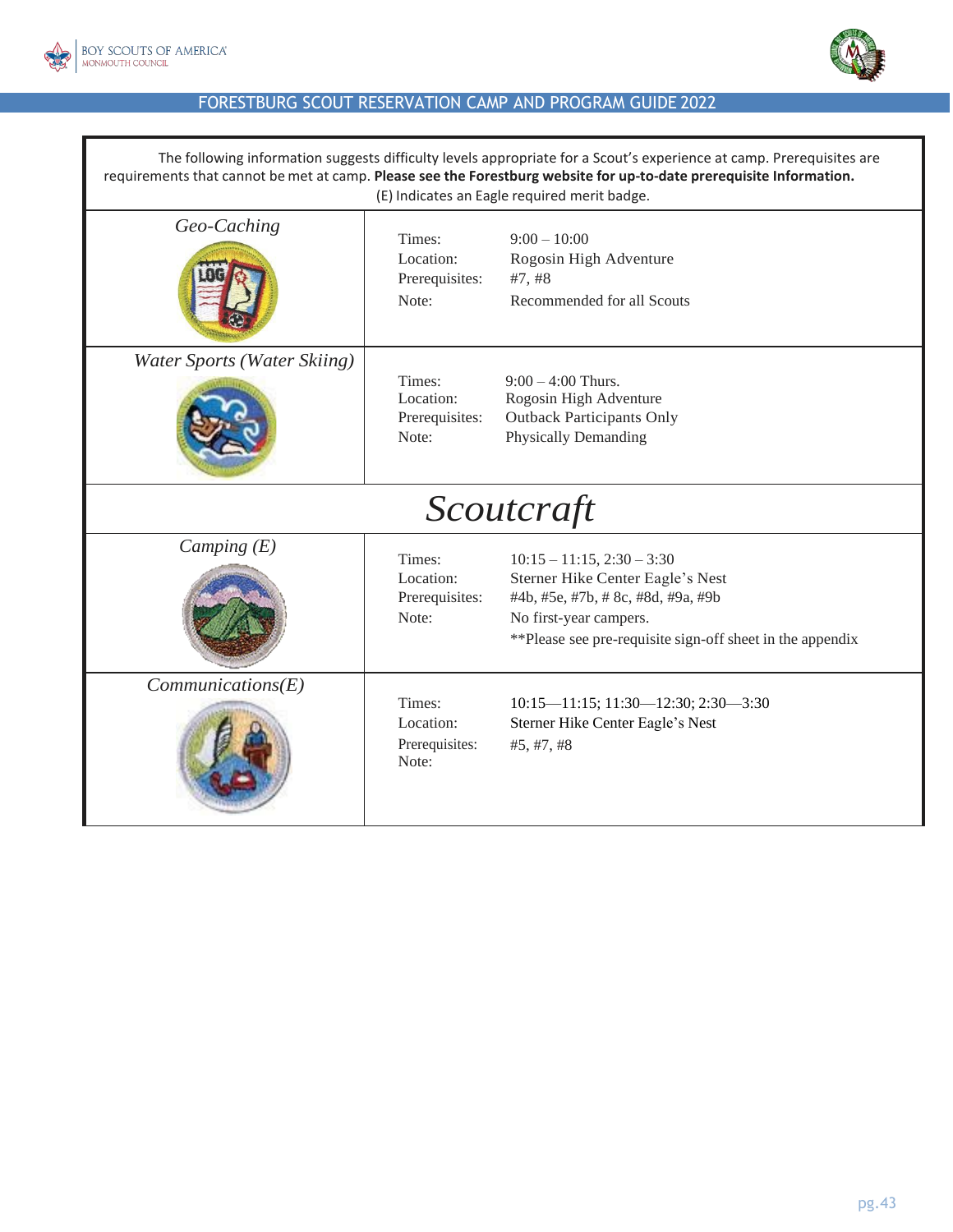



| The following information suggests difficulty levels appropriate for a Scout's experience at camp. Prerequisites are<br>requirements that cannot be met at camp. Please see the Forestburg website for up-to-date prerequisite Information.<br>(E) Indicates an Eagle required merit badge. |                                                |                                                                                                                                                                                                                                                            |
|---------------------------------------------------------------------------------------------------------------------------------------------------------------------------------------------------------------------------------------------------------------------------------------------|------------------------------------------------|------------------------------------------------------------------------------------------------------------------------------------------------------------------------------------------------------------------------------------------------------------|
| Cooking $(E)$                                                                                                                                                                                                                                                                               | Times:<br>Location:<br>Prerequisites:<br>Note: | $3:30 - 5:00$<br>Sterner Hike Center Eagle's Nest<br>#4, #5d, #5e, #5f, #5g, #6<br>Recommended for 3 <sup>rd</sup> year camper or older<br>**Please see pre-requisite sign-off sheet in the appendix                                                       |
| Emergency Preparedness $(E)$                                                                                                                                                                                                                                                                | Times:<br>Location:<br>Prerequisites:<br>Note: | $11:30 - 12:30; 2:30 - 3:30$<br>Sterner Hike Center Eagle's Nest<br>#1, #2c, #6c.#7, #8b<br>May work on First Aid Merit Badge simultaneously otherwise<br>must have First Aid Merit Badge. ** Please see pre-requisite sign-<br>off sheet in the appendix. |
| First Aid $(E)$                                                                                                                                                                                                                                                                             | Times:<br>Location:<br>Prerequisites:<br>Note: | $9:00 - 10:30; 11:00 - 12:303.$<br>Sterner Hike Center Eagle's Nest<br>#5<br>Bring First Aid Kit from #5                                                                                                                                                   |
| <i><u><b>Orienteering</b></u></i>                                                                                                                                                                                                                                                           | Times:<br>Location:<br>Prerequisites:<br>Note: | $10:15 - 11:15$<br><b>Sterner Hike Center Scoutcraft</b><br>#7, #8, #9<br>Recommended for all Scouts                                                                                                                                                       |
| Pioneering                                                                                                                                                                                                                                                                                  | Times:<br>Location:<br>Prerequisites:<br>Note: | $9:00 - 10:00$<br><b>Sterner Hike Center Scoutcraft</b><br>none                                                                                                                                                                                            |
| Signs, Signals & Codes                                                                                                                                                                                                                                                                      | Times<br>Location:<br>Prerequisites:<br>Note:  | $2:30 - 3:30$<br><b>Sterner Hike Center Scoutcraft</b><br>#7<br>Recommended for 3rd year Scout                                                                                                                                                             |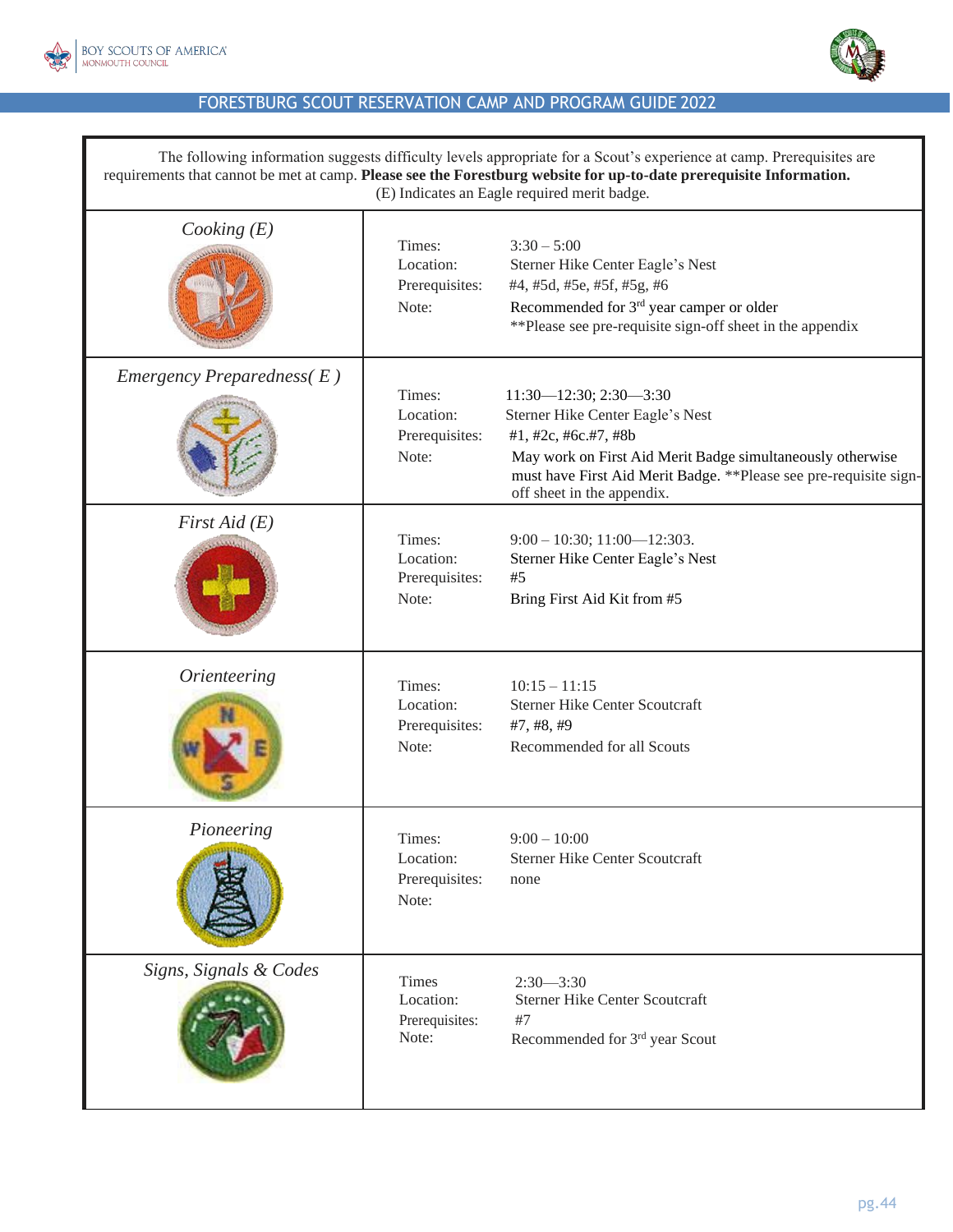



| The following information suggests difficulty levels appropriate for a Scout's experience at camp. Prerequisites are<br>requirements that cannot be met at camp. Please see the Forestburg website for up-to-date prerequisite Information.<br>(E) Indicates an Eagle required merit badge. |                                                |                                                                                                                                               |  |
|---------------------------------------------------------------------------------------------------------------------------------------------------------------------------------------------------------------------------------------------------------------------------------------------|------------------------------------------------|-----------------------------------------------------------------------------------------------------------------------------------------------|--|
| Wilderness Survival                                                                                                                                                                                                                                                                         | Times:<br>Location:<br>Prerequisites:<br>Note: | $11:30 - 12:30$<br><b>Sterner Hike Center Scoutcraft</b><br>#5<br>No first-year Scouts, bring survival kit, long-sleeve shirt & long<br>pants |  |
|                                                                                                                                                                                                                                                                                             |                                                | <b>Shooting sports</b>                                                                                                                        |  |
| Archery                                                                                                                                                                                                                                                                                     | Times:<br>Location:<br>Prerequisites:<br>Note: | $9:00 - 10:00$ ; $10:15 - 11:15$ ; $11:30 - 12:30$<br><b>Archery Range</b><br>None<br>Recommended for all Scouts                              |  |
| Rifle shooting                                                                                                                                                                                                                                                                              | Times:<br>Location:<br>Prerequisites:<br>Note: | $9:00 - 10:00, 11:30 - 12:30$<br><b>Shooting Sports</b><br>Must be 12 years old.<br>Additional Cost for class.                                |  |
| shotgun shooting                                                                                                                                                                                                                                                                            | Times:<br>Location:<br>Prerequisites:<br>Note: | $10:15 - 11:15$ ; 2:30-3:30<br><b>Shooting Sports</b><br>Must be age 14<br><b>Additional Cost for Class</b>                                   |  |
| The following information suggests difficulty levels appropriate for a Scout's experience at camp. Prerequisites are<br>requirements that cannot be met at camp. Please see the Forestburg website for up-to-date prerequisite Information.<br>(E) Indicates an Eagle required merit badge. |                                                |                                                                                                                                               |  |
| <b>STEM Science • Technology • Engineering • Math</b>                                                                                                                                                                                                                                       |                                                |                                                                                                                                               |  |
| Animation                                                                                                                                                                                                                                                                                   | Times:<br>Location:<br>Prerequisites:<br>Note: | $2:30 - 3:30$<br><b>Tech Center</b><br>#4a, #5<br>Research done at home for req. #5 bring to camp to discuss with<br>Counselor.               |  |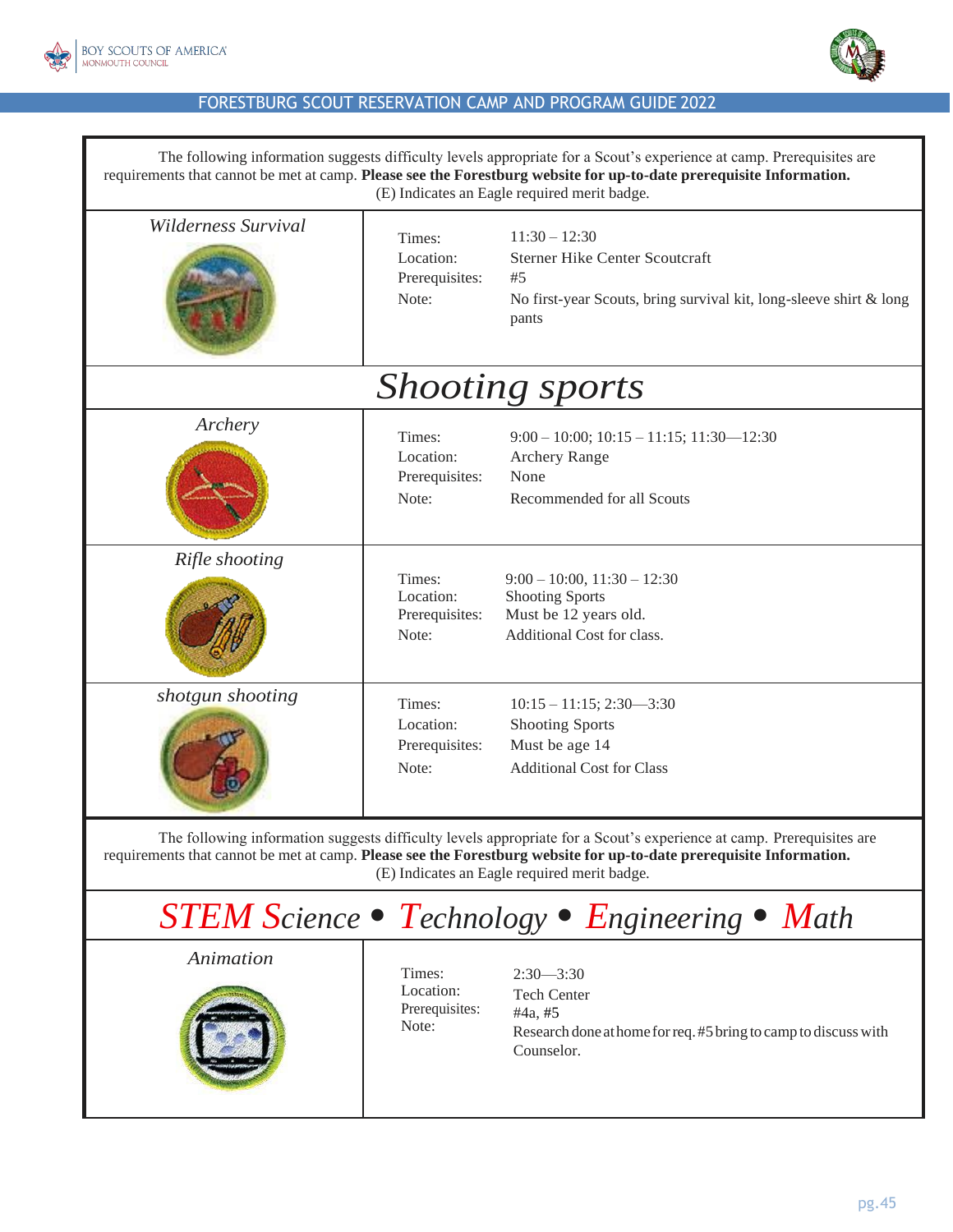



| Astronomy          | Times:<br>Location:<br>Prerequisites:<br>Note:       | $2:30 - 3:30$<br><b>Tech Center</b><br>#5b, #6b, #8<br>Required Star Gazing on Tues. night 9Pm-midnight. Will<br>reschedule for weather. |
|--------------------|------------------------------------------------------|------------------------------------------------------------------------------------------------------------------------------------------|
| <b>CHEMISTRY</b>   | Times:<br>Location:<br>Prerequisites:<br>Note:       | $11:30 - 12:30$<br><b>Tech Center</b><br>#4a, #7                                                                                         |
| Digital Technology | Times:<br>Location:<br>Prerequisites:<br>Note:       | $2:30 - 3:30$<br><b>Tech Center</b><br>#1,#5a, #5b, #9, Current Cyber-<br>Chip Bring USB storage device                                  |
| Electricity        | Times:<br>Location:<br>Prerequisites:<br>Note:       | $10:15 - 11:15$<br><b>Tech Center</b><br>#2                                                                                              |
| Electronics        | Times:<br>Location:<br>Prerequisites:<br><b>Note</b> | $10:15 - 11:15$<br><b>Tech Center</b><br>None<br><b>Additional Cost for Class</b>                                                        |
| <b>ENERGY</b>      | Times:<br>Location:<br>Prerequisites:<br>Note:       | $9:00 - 10:00$<br><b>Tech Center</b><br>#2b, #4, #5<br>Recommended for 2nd year campers and older.                                       |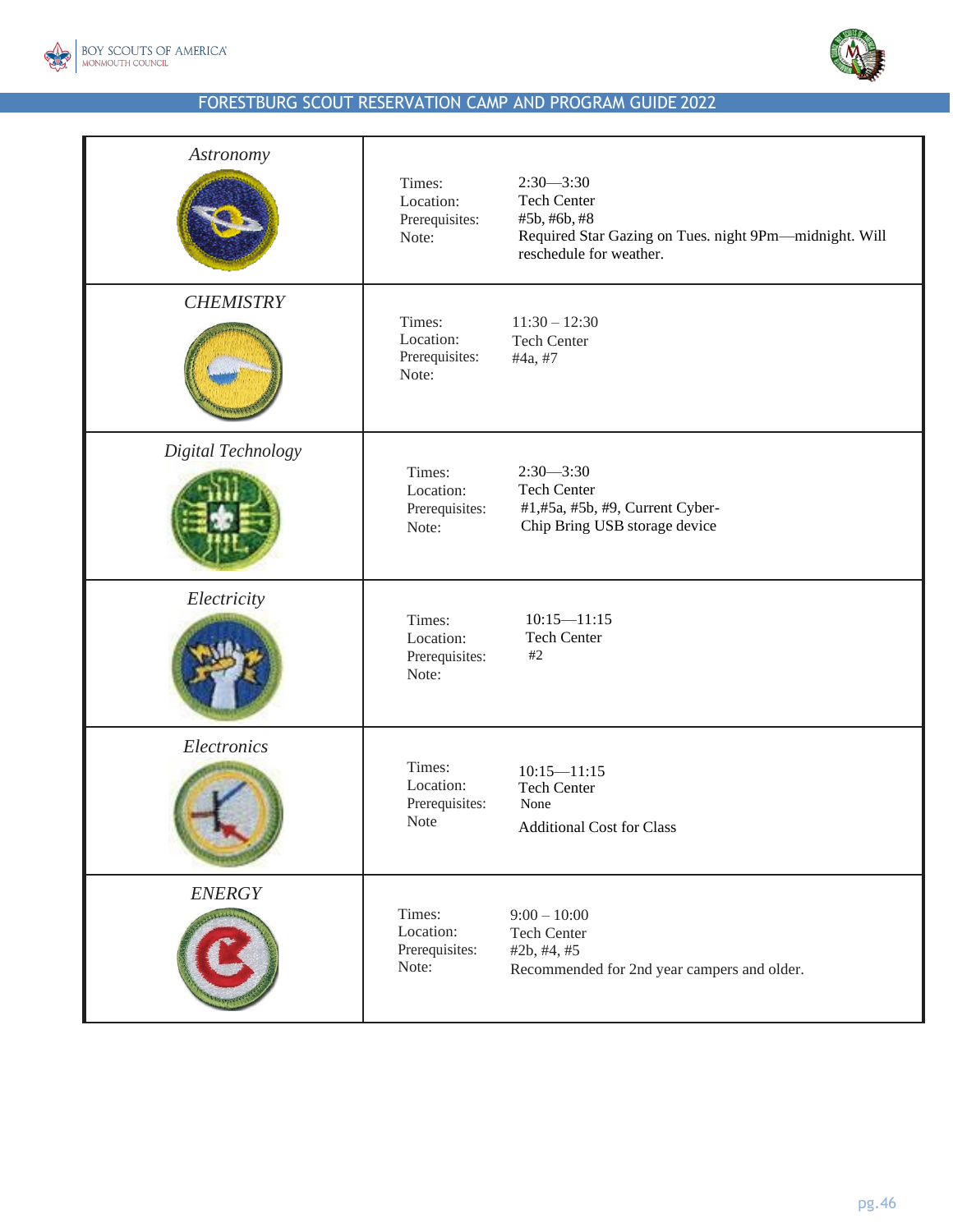



| Engineering     | Times:<br>Location:<br>Prerequisites:<br>Note:       | $10:15 - 11:15$<br><b>Tech Center</b><br>None<br>Recommended for 3rd year campers or older. Familiarity with<br>computer languages.                                                                                                   |
|-----------------|------------------------------------------------------|---------------------------------------------------------------------------------------------------------------------------------------------------------------------------------------------------------------------------------------|
| Graphic Arts    | Times:<br>Location:<br>Prerequisites:<br>Note        | $9:00 - 10:00$<br><b>Tech Center</b><br>#4, #6, #7<br>Research done for #6D and #7 done at home bring to camp.                                                                                                                        |
| Nuclear Science | Times:<br>Location:<br>Prerequisites:<br><b>Note</b> | $11:30 - 12:30$<br><b>Tech Center</b><br>#4, #5                                                                                                                                                                                       |
| Programming     | Times:<br>Location:<br>Prerequisites:<br><b>Note</b> | $11:30 - 12:30$<br>Tech Center<br>#1A, #5<br>Earn current Cyber Chip. Not recommended for 1 <sup>st</sup> year Scout.                                                                                                                 |
| Radio           | Times:<br>Location:<br>Prerequisites:<br>Note:       | $10:15 - 11:15$<br><b>Tech Center</b><br>None<br>Difficult class recommended for Scouts age 13 or older.                                                                                                                              |
| robotics        | Times:<br>Location:<br>Prerequisites:<br>Note:       | $9:00 - 10:00$ ; $2:30 - 3:30$ PM<br><b>Tech Center</b><br>None<br>Recommended for Scouts age 13 or older. Recommend Scouts<br>have Programming Merit Badge or have basic knowledge of<br>computer programming before starting class. |